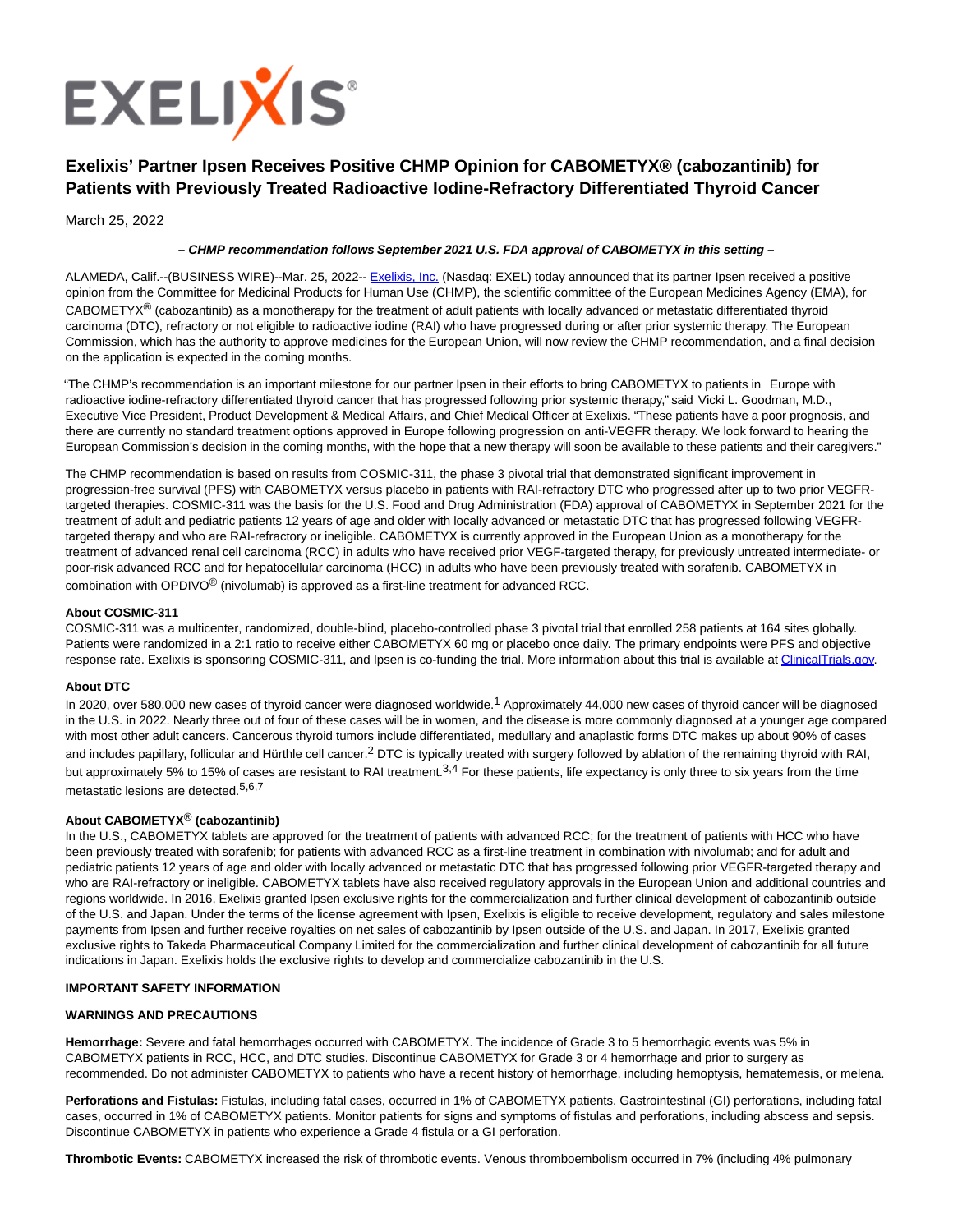embolism) and arterial thromboembolism in 2% of CABOMETYX patients. Fatal thrombotic events occurred in CABOMETYX patients. Discontinue CABOMETYX in patients who develop an acute myocardial infarction or serious arterial or venous thromboembolic events that require medical intervention.

**Hypertension and Hypertensive Crisis:** CABOMETYX can cause hypertension, including hypertensive crisis. Hypertension was reported in 37% (16% Grade 3 and <1% Grade 4) of CABOMETYX patients. Do not initiate CABOMETYX in patients with uncontrolled hypertension. Monitor blood pressure regularly during CABOMETYX treatment. Withhold CABOMETYX for hypertension that is not adequately controlled with medical management; when controlled, resume at a reduced dose. Permanently discontinue CABOMETYX for severe hypertension that cannot be controlled with anti-hypertensive therapy or for hypertensive crisis.

**Diarrhea:** Diarrhea occurred in 62% of CABOMETYX patients. Grade 3 diarrhea occurred in 10% of CABOMETYX patients. Monitor and manage patients using antidiarrheals as indicated. Withhold CABOMETYX until improvement to ≤ Grade 1, resume at a reduced dose.

**Palmar-Plantar Erythrodysesthesia (PPE):** PPE occurred in 45% of CABOMETYX patients. Grade 3 PPE occurred in 13% of CABOMETYX patients. Withhold CABOMETYX until improvement to Grade 1 and resume at a reduced dose for intolerable Grade 2 PPE or Grade 3 PPE.

**Hepatotoxicity:** CABOMETYX in combination with nivolumab can cause hepatic toxicity with higher frequencies of Grades 3 and 4 ALT and AST elevations compared to CABOMETYX alone.

Monitor liver enzymes before initiation of and periodically throughout treatment. Consider more frequent monitoring of liver enzymes than when the drugs are administered as single agents. For elevated liver enzymes, interrupt CABOMETYX and nivolumab and consider administering corticosteroids.

With the combination of CABOMETYX and nivolumab. Grades 3 and 4 increased ALT or AST were seen in 11% of patients. ALT or AST >3 times ULN (Grade ≥2) was reported in 83 patients, of whom 23 (28%) received systemic corticosteroids; ALT or AST resolved to Grades 0-1 in 74 (89%). Among the 44 patients with Grade ≥2 increased ALT or AST who were rechallenged with either CABOMETYX (n=9) or nivolumab (n=11) as a single agent or with both (n=24), recurrence of Grade ≥2 increased ALT or AST was observed in 2 patients receiving CABOMETYX, 2 patients receiving nivolumab, and 7 patients receiving both CABOMETYX and nivolumab. Withhold and resume at a reduced dose based on severity.

**Adrenal Insufficiency:** CABOMETYX in combination with nivolumab can cause primary or secondary adrenal insufficiency. For Grade 2 or higher adrenal insufficiency, initiate symptomatic treatment, including hormone replacement as clinically indicated. Withhold CABOMETYX and/or nivolumab and resume CABOMETYX at a reduced dose depending on severity.

Adrenal insufficiency occurred in 4.7% (15/320) of patients with RCC who received CABOMETYX with nivolumab, including Grade 3 (2.2%), and Grade 2 (1.9%) adverse reactions. Adrenal insufficiency led to permanent discontinuation of CABOMETYX and nivolumab in 0.9% and withholding of CABOMETYX and nivolumab in 2.8% of patients with RCC.

Approximately 80% (12/15) of patients with adrenal insufficiency received hormone replacement therapy, including systemic corticosteroids. Adrenal insufficiency resolved in 27% (n=4) of the 15 patients. Of the 9 patients in whom CABOMETYX with nivolumab was withheld for adrenal insufficiency, 6 reinstated treatment after symptom improvement; of these, all (n=6) received hormone replacement therapy and 2 had recurrence of adrenal insufficiency.

**Proteinuria:** Proteinuria was observed in 8% of CABOMETYX patients. Monitor urine protein regularly during CABOMETYX treatment. For Grade 2 or 3 proteinuria, withhold CABOMETYX until improvement to ≤ Grade 1 proteinuria, resume CABOMETYX at a reduced dose. Discontinue CABOMETYX in patients who develop nephrotic syndrome.

**Osteonecrosis of the Jaw (ONJ):** ONJ occurred in <1% of CABOMETYX patients. ONJ can manifest as jaw pain, osteomyelitis, osteitis, bone erosion, tooth or periodontal infection, toothache, gingival ulceration or erosion, persistent jaw pain, or slow healing of the mouth or jaw after dental surgery. Perform an oral examination prior to CABOMETYX initiation and periodically during treatment. Advise patients regarding good oral hygiene practices. Withhold CABOMETYX for at least 3 weeks prior to scheduled dental surgery or invasive dental procedures, if possible. Withhold CABOMETYX for development of ONJ until complete resolution, resume at a reduced dose.

**Impaired Wound Healing:** Wound complications occurred with CABOMETYX. Withhold CABOMETYX for at least 3 weeks prior to elective surgery. Do not administer CABOMETYX for at least 2 weeks after major surgery and until adequate wound healing. The safety of resumption of CABOMETYX after resolution of wound healing complications has not been established.

**Reversible Posterior Leukoencephalopathy Syndrome (RPLS):** RPLS, a syndrome of subcortical vasogenic edema diagnosed by characteristic findings on MRI, can occur with CABOMETYX. Evaluate for RPLS in patients presenting with seizures, headache, visual disturbances, confusion, or altered mental function. Discontinue CABOMETYX in patients who develop RPLS.

**Thyroid Dysfunction:** Thyroid dysfunction, primarily hypothyroidism, has been observed with CABOMETYX. Based on the safety population, thyroid dysfunction occurred in 19% of patients treated with CABOMETYX, including Grade 3 in 0.4% of patients.

Patients should be assessed for signs of thyroid dysfunction prior to the initiation of CABOMETYX and monitored for signs and symptoms of thyroid dysfunction during CABOMETYX treatment. Thyroid function testing and management of dysfunction should be performed as clinically indicated.

**Hypocalcemia:** CABOMETYX can cause hypocalcemia. Based on the safety population, hypocalcemia occurred in 13% of patients treated with CABOMETYX, including Grade 3 in 2% and Grade 4 in 1% of patients. Laboratory abnormality data were not collected in CABOSUN.

In COSMIC-311, hypocalcemia occurred in 36% of patients treated with CABOMETYX, including Grade 3 in 6% and Grade 4 in 3% of patients.

Monitor blood calcium levels and replace calcium as necessary during treatment. Withhold and resume at reduced dose upon recovery or permanently discontinue CABOMETYX depending on severity.

**Embryo-Fetal Toxicity:** CABOMETYX can cause fetal harm. Advise pregnant women and females of reproductive potential of the potential risk to a fetus. Verify the pregnancy status of females of reproductive potential prior to initiating CABOMETYX and advise them to use effective contraception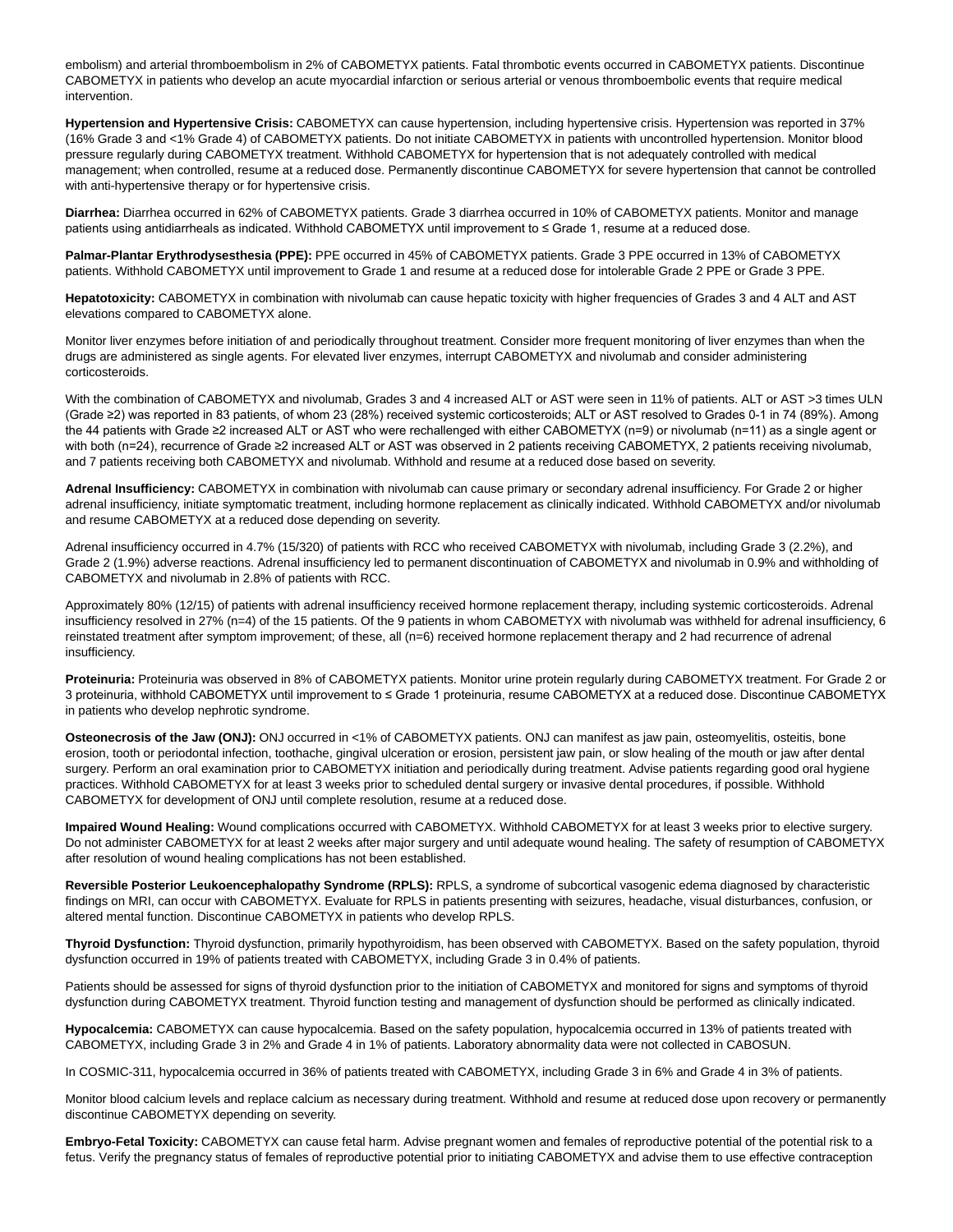during treatment and for 4 months after the last dose.

## **ADVERSE REACTIONS**

The most common (≥20%) adverse reactions are:

CABOMETYX as a single agent: diarrhea, fatigue, PPE, decreased appetite, hypertension, nausea, vomiting, weight decreased, constipation.

CABOMETYX in combination with nivolumab: diarrhea, fatigue, hepatotoxicity, PPE, stomatitis, rash, hypertension, hypothyroidism, musculoskeletal pain, decreased appetite, nausea, dysgeusia, abdominal pain, cough, and upper respiratory tract infection.

#### **DRUG INTERACTIONS**

**Strong CYP3A4 Inhibitors:** If coadministration with strong CYP3A4 inhibitors cannot be avoided, reduce the CABOMETYX dosage. Avoid grapefruit or grapefruit juice.

**Strong CYP3A4 Inducers:** If coadministration with strong CYP3A4 inducers cannot be avoided, increase the CABOMETYX dosage. Avoid St. John's wort.

## **USE IN SPECIFIC POPULATIONS**

Lactation: Advise women not to breastfeed during CABOMETYX treatment and for 4 months after the final dose.

**Hepatic Impairment:** In patients with moderate hepatic impairment, reduce the CABOMETYX dosage. Avoid CABOMETYX in patients with severe hepatic impairment.

**Please see accompanying full Prescribing Information** [https://www.cabometyx.com/downloads/CABOMETYXUSPI.pdf.](https://cts.businesswire.com/ct/CT?id=smartlink&url=https%3A%2F%2Fwww.cabometyx.com%2Fdownloads%2FCABOMETYXUSPI.pdf&esheet=52619783&newsitemid=20220323005988&lan=en-US&anchor=https%3A%2F%2Fwww.cabometyx.com%2Fdownloads%2FCABOMETYXUSPI.pdf&index=3&md5=5581cc81cda1745048d7bb8c4667c310)

You are encouraged to report negative side effects of prescription drugs to the FDA. Visi[t www.FDA.gov/medwatch o](https://cts.businesswire.com/ct/CT?id=smartlink&url=http%3A%2F%2Fwww.fda.gov%2Fmedwatch&esheet=52619783&newsitemid=20220323005988&lan=en-US&anchor=www.FDA.gov%2Fmedwatch&index=4&md5=b2cb76e2370ff091a49a6662d97c3df1)r call 1-800-FDA-1088.

## **About Exelixis**

Founded in 1994, Exelixis, Inc. (Nasdaq: EXEL) is a commercially successful, oncology-focused biotechnology company that strives to accelerate the discovery, development and commercialization of new medicines for difficult-to-treat cancers. Following early work in model system genetics, we established a broad drug discovery and development platform that has served as the foundation for our continued efforts to bring new cancer therapies to patients in need. Our discovery efforts have resulted in four commercially available products, CABOMETYX® (cabozantinib), COMETRIQ<sup>®</sup> (cabozantinib), COTELLIC<sup>®</sup> (cobimetinib) and MINNEBRO<sup>®</sup> (esaxerenone), and we have entered into partnerships with leading pharmaceutical companies to bring these important medicines to patients worldwide. Supported by revenues from our marketed products and collaborations, we are committed to prudently reinvesting in our business to maximize the potential of our pipeline. We are supplementing our existing therapeutic assets with targeted business development activities and internal drug discovery - all to deliver the next generation of sxelixis medicines and help patients recover stronger and live longer. Exelixis is a member of the Standard & Poor's (S&P) MidCap 400 index, which measures the performance of profitable mid-sized companies. For more information about Exelixis, please visi[t www.exelixis.com,](https://cts.businesswire.com/ct/CT?id=smartlink&url=https%3A%2F%2Fwww.exelixis.com%2F&esheet=52619783&newsitemid=20220323005988&lan=en-US&anchor=www.exelixis.com&index=5&md5=c216b2189e6e7021b3e93ceadcbe1354) follow [@ExelixisInc o](https://cts.businesswire.com/ct/CT?id=smartlink&url=https%3A%2F%2Ftwitter.com%2FExelixisInc&esheet=52619783&newsitemid=20220323005988&lan=en-US&anchor=ExelixisInc&index=6&md5=aac9483612382c031da573bfb5d6324c)n Twitter or lik[e Exelixis, Inc. o](https://cts.businesswire.com/ct/CT?id=smartlink&url=https%3A%2F%2Fwww.facebook.com%2FExelixisInc%2F&esheet=52619783&newsitemid=20220323005988&lan=en-US&anchor=Exelixis%2C+Inc.&index=7&md5=2cc93f322eb7c11ba34b2e6047ced483)n Facebook.

#### **Forward-Looking Statements**

\_\_\_\_\_\_\_\_\_\_\_\_\_\_\_\_\_\_\_\_\_\_\_\_\_\_\_\_\_\_\_\_\_\_\_\_\_

This press release contains forward-looking statements, including, without limitation, statements related to: the therapeutic potential of CABOMETYX as a monotherapy for patients with RAI-refractory DTC that has progressed following prior systemic therapy; the regulatory review process in the European Union, including the expected timing for a final decision from the European Commission; and Exelixis' plans to reinvest in its business to maximize the potential of the company's pipeline, including through targeted business development activities and internal drug discovery. Any statements that refer to expectations, projections or other characterizations of future events or circumstances are forward-looking statements and are based upon Exelixis' current plans, assumptions, beliefs, expectations, estimates and projections. Forward-looking statements involve risks and uncertainties. Actual results and the timing of events could differ materially from those anticipated in the forward-looking statements as a result of these risks and uncertainties, which include, without limitation: complexities and the unpredictability of the regulatory review and approval processes in the European Union and elsewhere, including the risk that the European Commission may not approve CABOMETYX as a monotherapy for patients with previously treated RAI-refractory DTC in a timely fashion, if at all; unexpected concerns that may arise as a result of the occurrence of adverse safety events or additional data analyses of clinical trials evaluating cabozantinib; Exelixis' dependence on its relationships with its collaboration partners, including their pursuit of regulatory approvals for partnered compounds in new indications and their adherence to their obligations under relevant collaboration agreements; the continuing COVID-19 pandemic and its impact on Exelixis' product development and commercial activities; Exelixis' ability to protect its intellectual property rights; market competition, including the potential for competitors to obtain approval for generic versions of CABOMETYX; changes in economic and business conditions; and other factors affecting Exelixis and its partners to obtain regulatory approval for cabozantinib in new indications discussed under the caption "Risk Factors" in Exelixis' Annual Report on Form 10-K filed with the Securities and Exchange Commission (SEC) on February 18, 2022, and in Exelixis' future filings with the SEC. All forward-looking statements in this press release are based on information available to Exelixis as of the date of this press release, and Exelixis undertakes no obligation to update or revise any forward-looking statements contained herein, except as required by law.

> Exelixis, the Exelixis logo, CABOMETYX and COMETRIQ are registered U.S. trademarks of Exelixis. COTELLIC is a registered trademark of Genentech, Inc. MINNEBRO is a registered trademark of Daiichi Sankyo Company, Limited. OPDIVO® is a registered trademark of Bristol-Myers Squibb Company.

<sup>&</sup>lt;sup>1</sup> Sung. H et al. Global cancer statistics 2020: GLOBOCAN estimates of incidence and mortality worldwide for 36 cancers in 185 countries. CA: A Cancer Journal For Clinicians. doi: 10.3322/caac.21660.

<sup>&</sup>lt;sup>2</sup> American Cancer Society. About Thyroid Cancer. Available at: [https://www.cancer.org/cancer/thyroid-cancer/about.html.](https://cts.businesswire.com/ct/CT?id=smartlink&url=https%3A%2F%2Fwww.cancer.org%2Fcancer%2Fthyroid-cancer%2Fabout.html&esheet=52619783&newsitemid=20220323005988&lan=en-US&anchor=https%3A%2F%2Fwww.cancer.org%2Fcancer%2Fthyroid-cancer%2Fabout.html&index=8&md5=660925b73344ab133f471a83f2dc4a87) Accessed March 2022.

<sup>3</sup> UpToDate. Differentiated thyroid cancer: Overview of management. Available at: [https://www.uptodate.com/contents/differentiated-thyroid-cancer-](https://cts.businesswire.com/ct/CT?id=smartlink&url=https%3A%2F%2Fwww.uptodate.com%2Fcontents%2Fdifferentiated-thyroid-cancer-overview-of-management&esheet=52619783&newsitemid=20220323005988&lan=en-US&anchor=https%3A%2F%2Fwww.uptodate.com%2Fcontents%2Fdifferentiated-thyroid-cancer-overview-of-management&index=9&md5=fe890bdf817040a2f62dfa811b007f36)